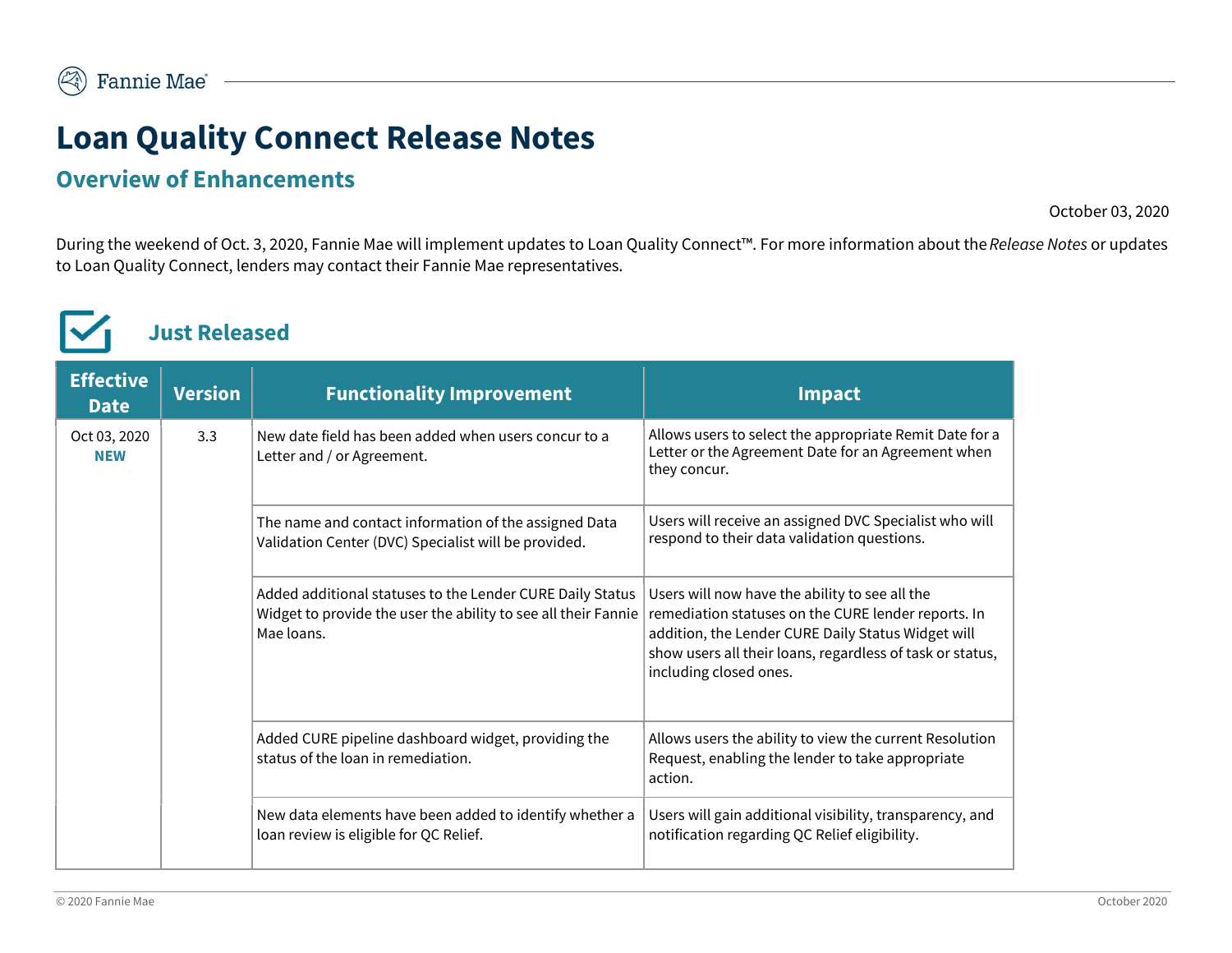| <b>Effective</b><br><b>Date</b> | <b>Version</b> | <b>Functionality Improvement</b>                                                                                                                                                               | <b>Impact</b>                                                                                                                 |
|---------------------------------|----------------|------------------------------------------------------------------------------------------------------------------------------------------------------------------------------------------------|-------------------------------------------------------------------------------------------------------------------------------|
|                                 |                | Resolved issue where the Lender Service Level Agreement<br>(SLA) Business Intelligence (BI) Cards were not updating in<br>real-time when Late Delivery requests are approved by<br>Fannie Mae. | Users will experience increased accuracy regarding the<br>visual representation of tasks in relation to its SLA<br>timeframe. |
|                                 |                | Resolved issue where users received erroneous email<br>notification regarding the Initial Loan file and Missing<br>Document request.                                                           | Users will no longer receive inaccurate email<br>notifications, providing a clearer email notification<br>experience.         |
|                                 |                | Notifications for required DVC Initial Lender Action and/or<br>DVC Secondary Lender Action will be added.                                                                                      | Users will experience a clearer email notification<br>process.                                                                |

### Example screen shots are provided on the following pages.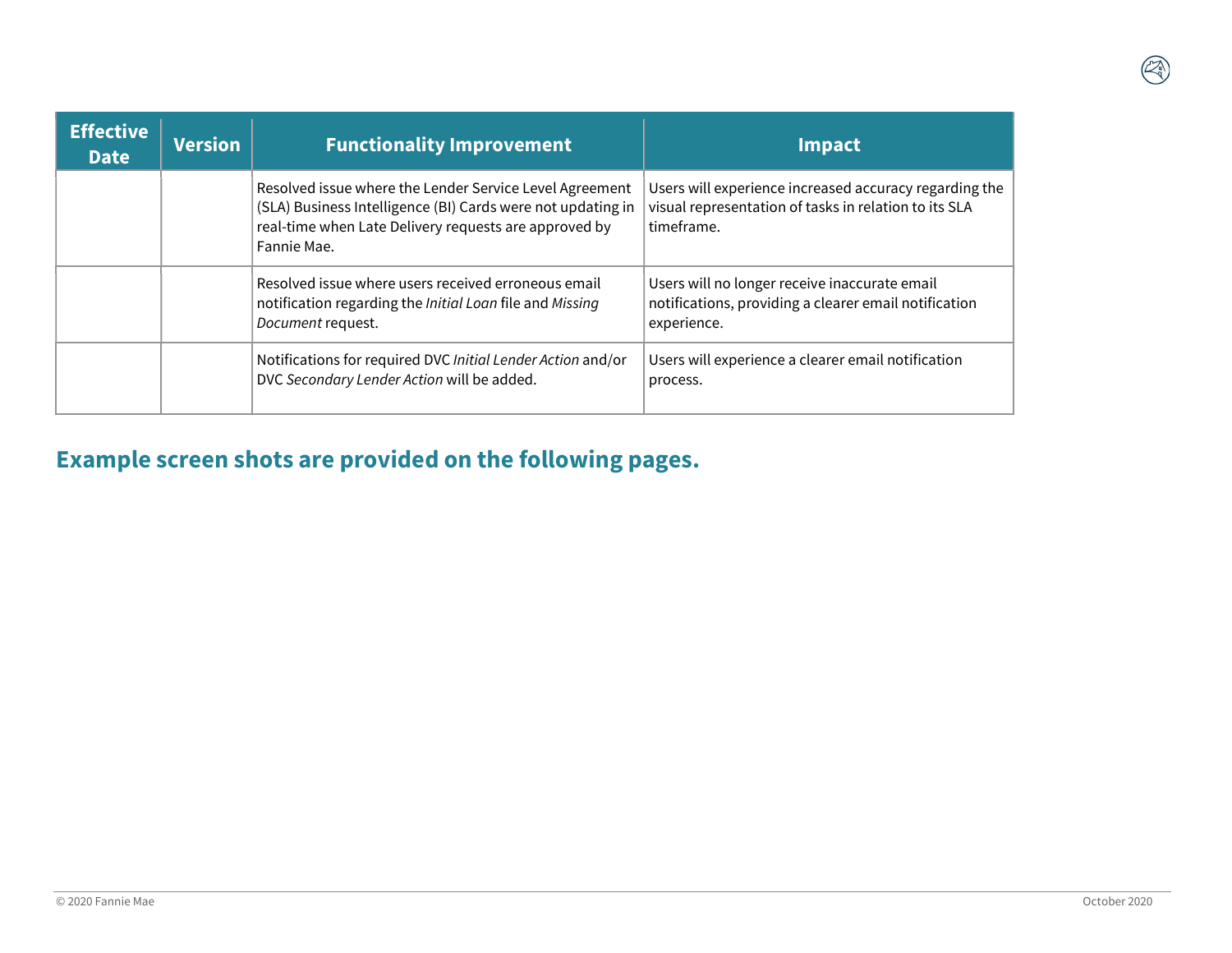# Select Concur Dates for Letter or Agreement

| <b>Before</b>      |            |                 | <b>After</b>           |                                               |           |
|--------------------|------------|-----------------|------------------------|-----------------------------------------------|-----------|
|                    | Concur     | $\times$        |                        | Concur                                        | ×         |
|                    | Repurchase |                 |                        | Repurchase                                    |           |
| <b>Remit Date:</b> | mm/dd/yyyy | $\frac{1}{111}$ | <b>Remit Date:</b>     | mm/dd/yyyy                                    | <b>EB</b> |
|                    |            |                 |                        | Concur                                        | $\times$  |
|                    |            |                 |                        | Indemnification Letter - Second Reaffirmation |           |
|                    |            |                 | <b>Agreement Date:</b> | mm/dd/yyyy                                    | 曲         |
|                    |            |                 |                        | $\checkmark$ Submit<br>X Cancel               |           |

 $\begin{pmatrix} 1 \\ 1 \\ 0 \end{pmatrix}$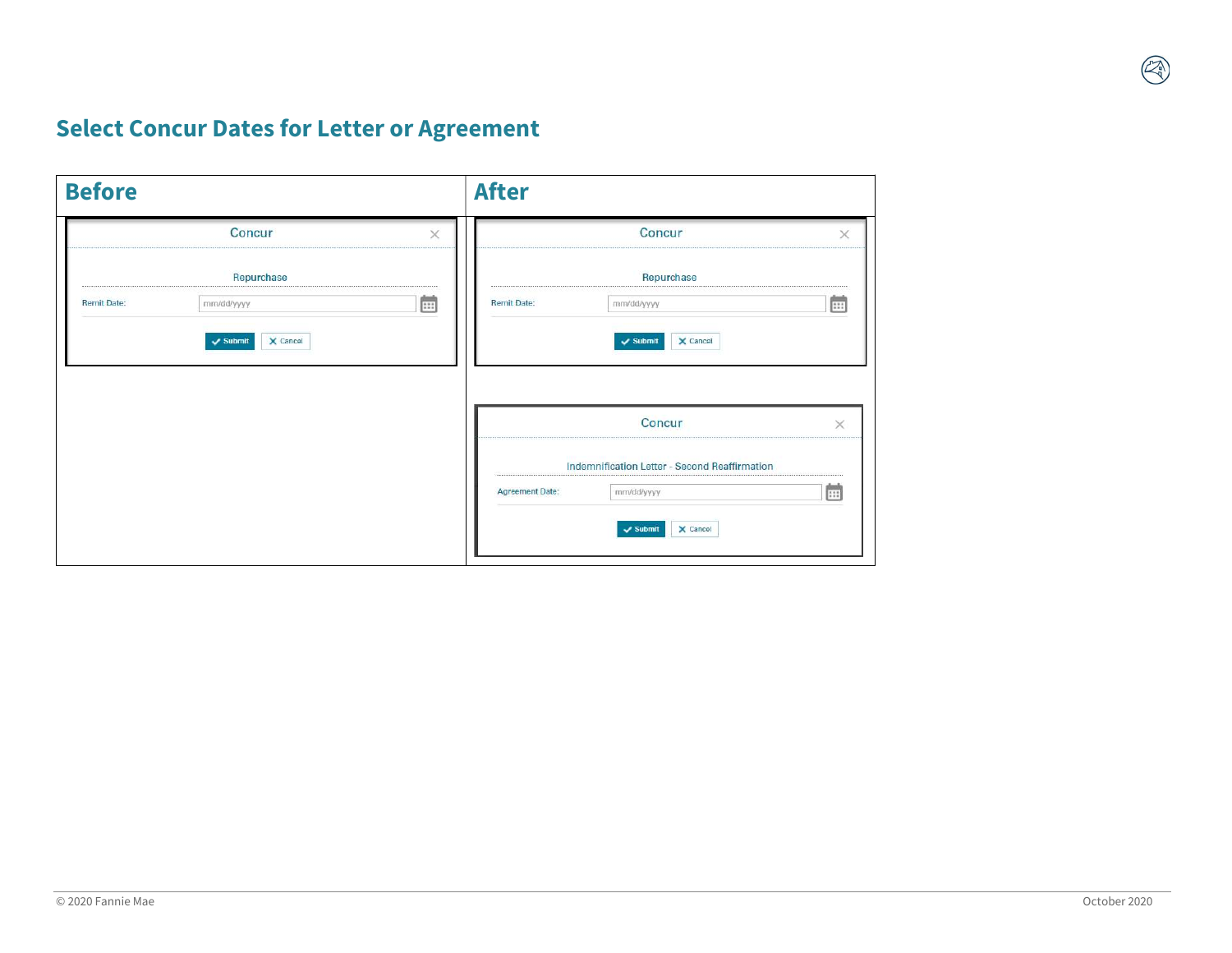# Lender CURE Daily Status Widget

# **Before**

| Seller<br>Review Type<br>All<br>$\mathbf{v}$                | Report Type<br>All Loans<br>$-$ select $-$<br>$\mathbf{v}$ | $\mathbf{v}$                            |                         |                      |                        |
|-------------------------------------------------------------|------------------------------------------------------------|-----------------------------------------|-------------------------|----------------------|------------------------|
| <b>Loan Selection Date</b><br><b>FEE</b><br>From: mm/dd/yyy | Loan Acquisition Date<br>From: mm/dd/yyy<br>To: mm/dd/yyy  | To: mm/dd/yyy<br><b>この Run</b>          |                         |                      |                        |
| <b>Self Report</b>                                          |                                                            | <b>Outstanding Remediation Activity</b> |                         |                      |                        |
|                                                             |                                                            |                                         | $\overline{0}$          | 6                    | $\overline{0}$         |
|                                                             | <b>Total Pending Submission</b>                            | Resolution Requested In Breach          | Lender Appeal In Breach | Reaffirmed In Breach | Impasse In Breach      |
| $\mathbf{0}$                                                | $\overline{0}$                                             | 0                                       | $\mathbf{0}$            | 12                   | 98                     |
| Submitted                                                   | Additional Info Needed                                     | Mgmt Escalation In Breach               | IDR In Breach           | Open LQDN            | OS Resolution Requests |
| 100                                                         | 93                                                         |                                         |                         |                      |                        |
| Proceed                                                     | No Action At This Time                                     |                                         |                         |                      |                        |
|                                                             |                                                            |                                         |                         |                      |                        |

#### After

Daily Status

| Seller<br>Review Type                        | Report Type                               |                                  |                           |                          |                           |                                     |                     |
|----------------------------------------------|-------------------------------------------|----------------------------------|---------------------------|--------------------------|---------------------------|-------------------------------------|---------------------|
| All<br>$-$ select $-$<br>$\mathbf{v}$        | All Loans<br>$\mathbf{v}$<br>$\mathbf{v}$ |                                  |                           |                          |                           |                                     |                     |
| <b>Loan Selection Date</b>                   | <b>Loan Acquisition Date</b>              |                                  |                           |                          |                           |                                     |                     |
| To:   mm/dd/yyy   [11]<br>From: mm/dd/yyy 1: | From: mm/dd/yyy [11]<br>To: mm/dd/yyy     | $Q$ Run                          |                           |                          |                           |                                     |                     |
| <b>Self Report</b>                           |                                           | Outstanding Remediation Activity |                           |                          |                           |                                     |                     |
|                                              | $\overline{0}$                            | $\mathbf{0}$                     | 14                        | 15                       | $\overline{\phantom{0}}$  | $\mathbf{0}$                        | $\overline{0}$      |
| <b>Total Pending Submission</b>              | LODN                                      | <b>LQDN</b> Expired              | <b>Resolution Request</b> | Lender Concur            | Appeal 1                  | Appeal 2                            |                     |
|                                              |                                           | $\overline{2}$                   | $\overline{2}$            | ⇁                        | $\overline{0}$            | 6                                   | $\overline{4}$      |
| 12                                           |                                           | Reaffirmed                       | Impasse Requested         | Impasse Reaffirmed       | Management Escalation     | Management Escalation<br>Reaffirmed | Independent Dispute |
| Submitted                                    | Additional Info Needed                    |                                  |                           |                          | Requested                 |                                     | Resolution          |
|                                              |                                           |                                  |                           |                          | 57                        |                                     |                     |
|                                              | ٠                                         |                                  |                           |                          | Total                     |                                     |                     |
| Proceed                                      | No Action At This Time                    |                                  |                           |                          | 11                        |                                     |                     |
|                                              |                                           |                                  |                           | <b>Total ConcurTo RA</b> | <b>Total RA Available</b> |                                     |                     |

**A**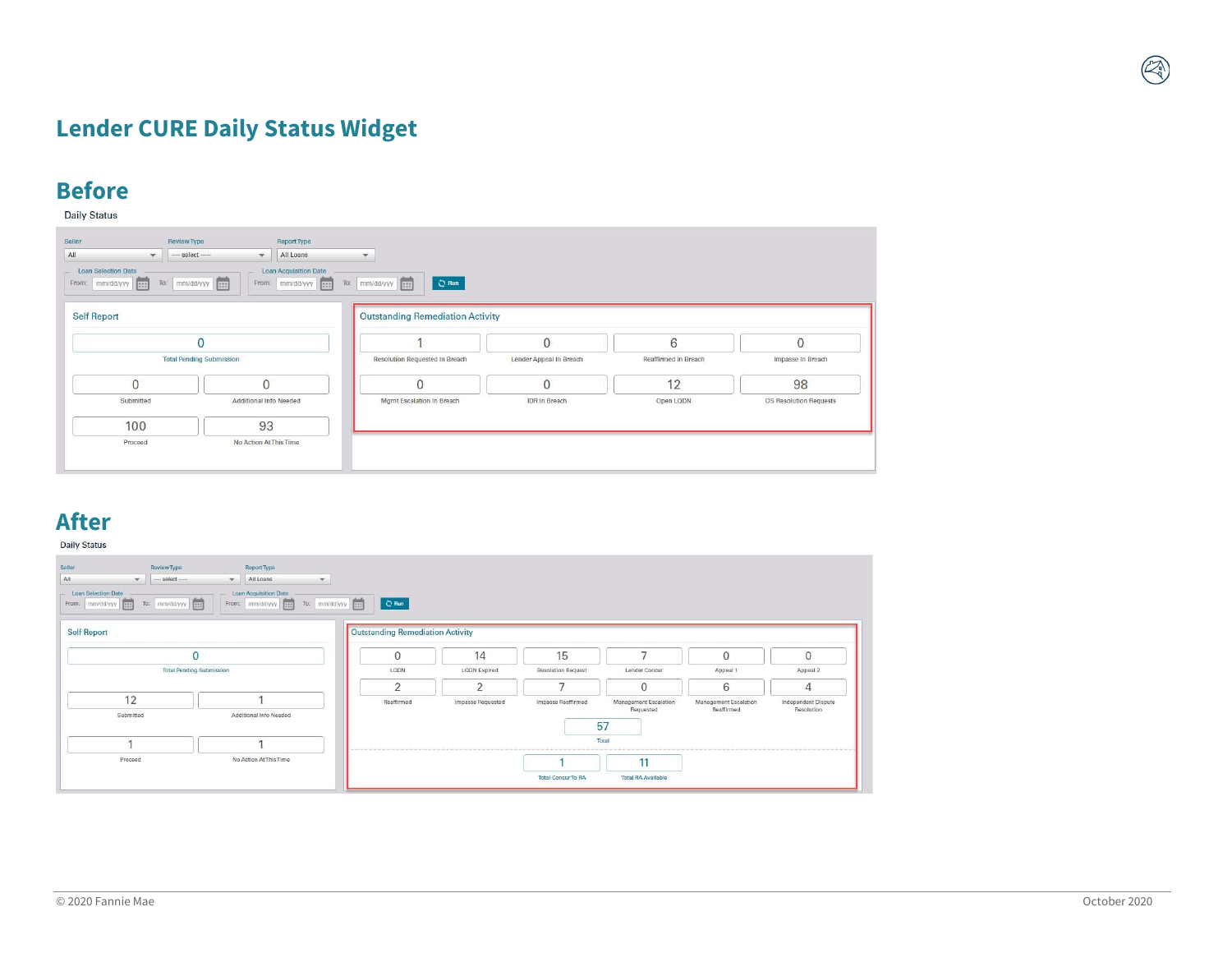# Lender CURE Pipeline Dashboard Widget

# **Before**

| - File Requested                                              |                                                             | Loan Review            |                                  |                                                                                                                          | <b>Remediation in Progress</b>                    |                                  |                                                  |                                                          |                                                                  |                                                                                                                            |                                                                                                                 | <b>Data Validation</b>                                                                                                                                                         |                                                                     |                      |
|---------------------------------------------------------------|-------------------------------------------------------------|------------------------|----------------------------------|--------------------------------------------------------------------------------------------------------------------------|---------------------------------------------------|----------------------------------|--------------------------------------------------|----------------------------------------------------------|------------------------------------------------------------------|----------------------------------------------------------------------------------------------------------------------------|-----------------------------------------------------------------------------------------------------------------|--------------------------------------------------------------------------------------------------------------------------------------------------------------------------------|---------------------------------------------------------------------|----------------------|
| 15<br>191<br>Loan File Requested<br>Loan File<br>Rec<br>payed | Loan File<br>Received<br>Reque<br>paper<br>Missing Document | 1145<br>Pending Review | 267<br>Revie<br>ξ<br>in Progress | $\overline{2}$<br>Revie<br>ź<br>$\equiv$<br>$\mathbf{\tau}$<br>rogress<br>Requ<br>$\bar{a}$<br>perse<br>Missing Document | 112<br>Resolution Requested Significant Defect(s) | $20\,$<br>Lender Concur Received | 6<br>Lender<br>Appeal<br>Rθ<br>$\circ$<br>beived | 24<br>Reaffirm<br>eq.<br>H<br>ender.<br>Action<br>Needed | $\mathbf{1}$<br>lmpas<br>$\epsilon$<br>$\infty$<br>Requ<br>ested | $\bf{0}$<br>Ξ<br>⇒<br>$\omega$<br>$\overline{a}$<br>m<br>$\infty$<br>且<br>m<br>w<br>$\circ$<br>alatio<br>Ξ<br>Requ<br>sted | $\bf{0}$<br>Indepe<br><b>Indent</b><br>Dispute<br>$\frac{1}{6}$<br>$\tilde{\mathcal{D}}$<br>higher<br>Requested | 14<br>공<br>$\overline{c}$<br>$\circ$<br>$\circ$<br>elgie<br>$\overline{a}$<br>$\overline{u}$<br>$\infty$<br>Buipue<br>Data<br>Validation<br>ΒB<br>$\epsilon$<br>$\overline{a}$ | $\bf{0}$<br>Review<br>ln P<br>rogress<br>Requested Initial Document | 61<br>Review On Hold |

#### After Daily Pipeline

| - File Requested                                                                                                                                                                                                                                                                          | Loan Review                                                                                                                                                                                                            | - Remediation in Progress                                                                                                                                                                                                                                                                                                                                                                                                                                                                                                                                                                                                                                              | Data Validation                                                                                                                                                                                                                                                 |
|-------------------------------------------------------------------------------------------------------------------------------------------------------------------------------------------------------------------------------------------------------------------------------------------|------------------------------------------------------------------------------------------------------------------------------------------------------------------------------------------------------------------------|------------------------------------------------------------------------------------------------------------------------------------------------------------------------------------------------------------------------------------------------------------------------------------------------------------------------------------------------------------------------------------------------------------------------------------------------------------------------------------------------------------------------------------------------------------------------------------------------------------------------------------------------------------------------|-----------------------------------------------------------------------------------------------------------------------------------------------------------------------------------------------------------------------------------------------------------------|
| 64<br>$\overline{7}$<br>$\mathbf{0}$<br>coan File Requested<br>$\circ$<br>a<br>$\infty$<br>File Received<br>E<br>$\overline{a}$<br>RB <sub>10</sub><br>$\overline{a}$<br>$\infty$<br><b>c6</b><br>$\sim$<br>$\equiv$<br>$\overline{a}$<br>m<br>$\infty$<br>ā.<br>○ Lender Action Required | 58<br>$\overline{3}$<br>49<br>Revie<br>Pending Revie<br>굚<br>₹<br>In Progress<br>$\equiv$<br>$\mathbf{U}$<br>esserbor<br>$\leq$<br>Requ<br>$\sigma$<br>ią.<br>69<br>$\alpha$<br>Miss<br>$\frac{1}{6}$<br>Dacu<br>unent | 57<br>11<br>$\overline{0}$<br>15<br>$\overline{\mathfrak{I}}$<br>$\bf{0}$<br>$\overline{2}$<br>$\overline{1}$<br>6<br>14<br>$\overline{2}$<br>$\bf{0}$<br>$\bf{0}$<br>4<br>imp.<br>Appeal 1<br>Reaffirmed<br>罗<br>LapN<br>LabN<br>Lende<br>$\frac{8}{10}$<br>Man<br>Inde<br>곪<br>Appeal 2<br>Con<br>Total<br>Ξ<br>$\overline{a}$<br>핗<br><b>COL</b><br>$\alpha$<br>$\overline{a}$<br>з<br><b>CO</b><br>Expired<br>$\overline{a}$<br>$\rightarrow$<br>tion<br>Concur<br>liable<br>To RA<br>$\sim$<br>굥<br>$\frac{20}{6}$<br>$\Rightarrow$<br>م<br>$\rightarrow$<br>$\equiv$<br>aquest<br>m<br>ã<br>$\sim$<br>c<br>$\equiv$<br>$\overline{c}$<br>ă<br>g<br>œ<br>$\alpha$ | 10<br>$\mathbf{0}$<br>$\mathbf{0}$<br>眾<br>Revie<br>PB <sub>1</sub><br>blo H no we<br>$\frac{1}{9}$<br>⇨<br>O<br>Progress<br>ø<br>m<br>ϕ<br>품<br>a.<br><b>JD</b><br>Ξ<br>$\bar{a}$<br>$\sigma$<br>ö<br>凹<br>m<br>G<br>Initial Docu<br>πő<br>Ē<br>a<br>œ<br>ment |

A